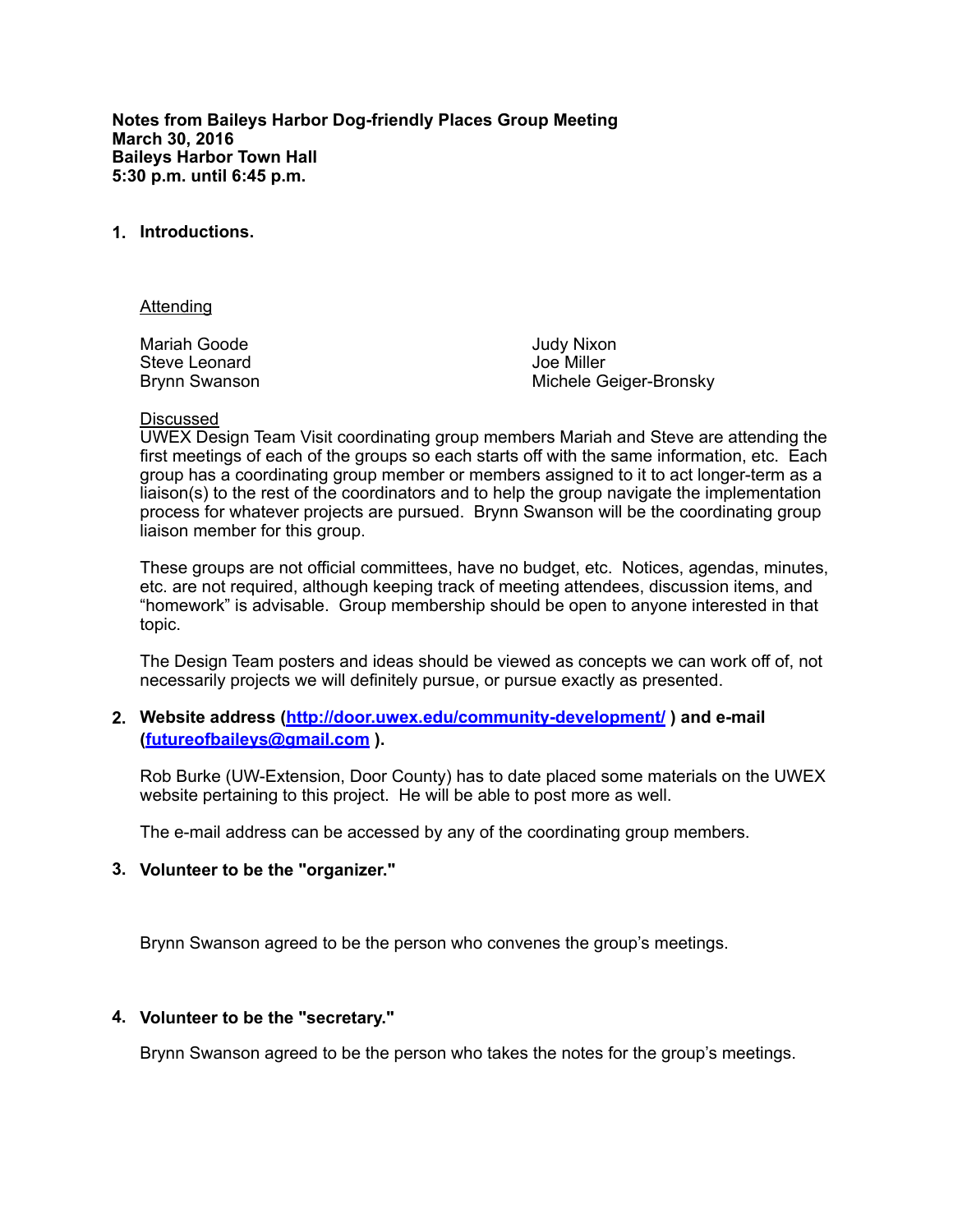# **5. Review of relevant portions of Design Team visit summary, posters, and Friday evening input results.**

The group reviewed the concepts which came out of the Design Team visit. Everyone agreed the Design Team had done a good job.

**6. Discussion on projects, resources available, prioritization, timeline for action items, who needs to be involved with decision-making, etc.** 

Topics/projects discussed:

- Dog park.
	- $\circ$  A final location has been chosen by the town board. The dog park will be on the 40-acre parcel adjacent to the Rec Park which was purchased by the town last year. The dog park will be immediately east of the wastewater treatment plant.
	- o An approximately .85-acre area will be established for larger dogs and a .35 acre area for smaller dogs. A schematic showing proposed layout, parking, etc. may be found on the Baileys Harbor Community Association (BHCA) website [\(www.baileysharbor.com\)](http://www.baileysharbor.com) under the "parks" link.
	- $\circ$  Donations to the town for amenities at the park can be made via the BHCA website. (Benches, gazebo, sponsorship of a fence section, etc.)
	- o Brynn has already set up a Facebook page re: the Baileys Harbor dog park. Once the park is open Brynn can post notices of events (like social gatherings for dogs and dog owners such as held in Egg Harbor and Sister Bay) on Facebook and/or distribute information via e-mail to her database. Those organizing such events will just need to get Brynn the information.
	- $\circ$  Fencing has been ordered and will be installed as quickly as the town crew can get to it.
	- o May 2016 is targeted for the park's official opening. It should be open in time for the Blessing of the Fleet/Scottie Rally festival weekend.
- Trails allowing dogs. Mariah noted the Trails and Recreation group is working on creating a map of hiking, biking, and horseback riding options in the town. She will ask that group to denote hiking trails which allow dogs. She also noted that the Trails and Rec group thought a multi-use trail that incorporated "exercise stations" for humans and animals would be fun. (Related topic which came up, for Mariah to mention to Trails group: consider designating on map places in town to rent or borrow bikes.)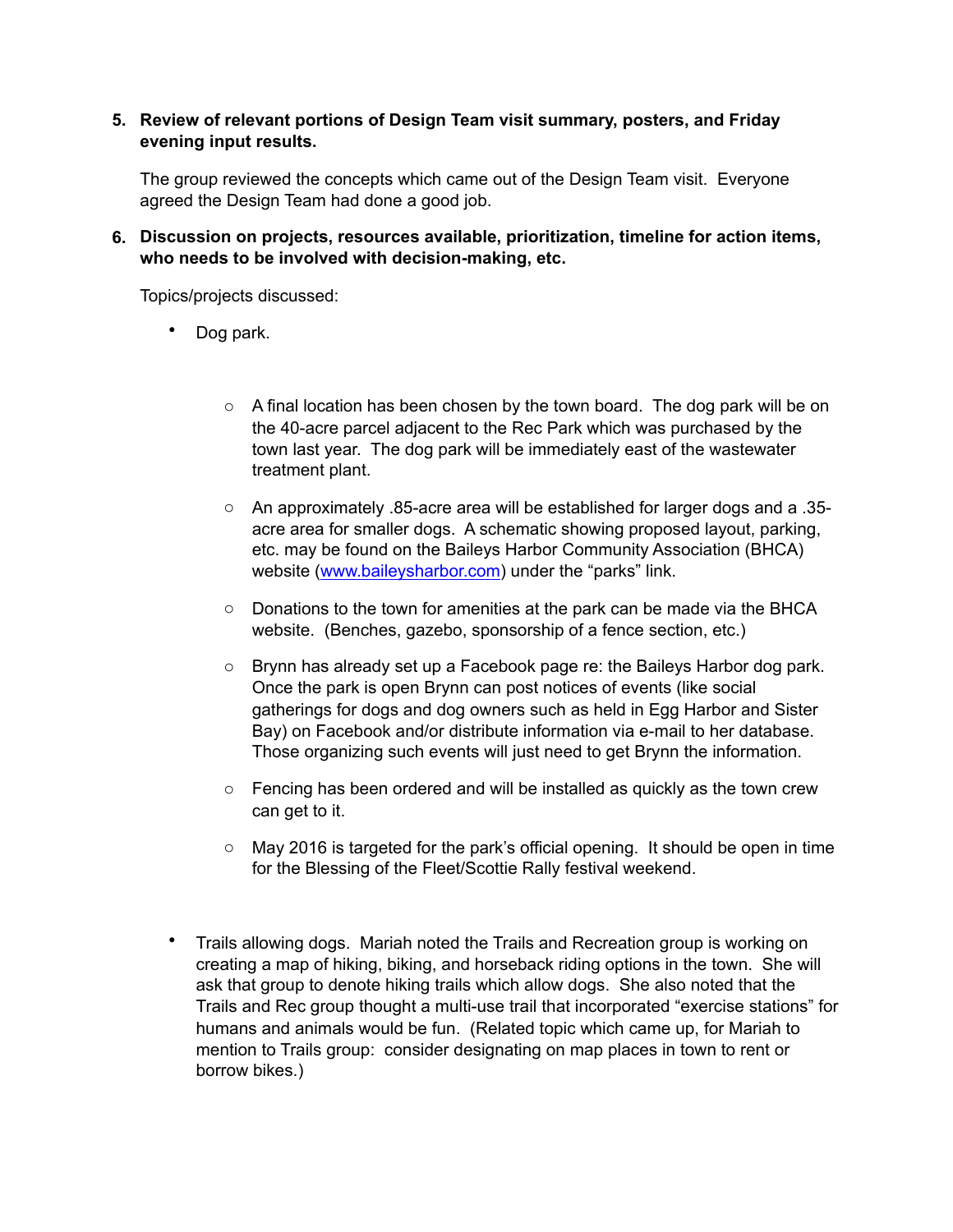- Brynn already has put together on the BHCA website a link for pet-friendly places in town (hotels, restaurants, parks, water access, etc.). The group reviewed this information and provided suggestions for places or information to add, such as contact information for local vets.
- ID micro-chip placement event. Could be held at the dog park, or downtown during Blessing of the Fleet weekend (not this year, though, for the latter).
- Dock jumping event. Would need to be a weekend which is not popular for fishing. Blessing of the Fleet weekend is not a good idea as the water might still be very cold.
- Dog Frisbee-catching or other similar athletic events could be held at the dog park.
- "Blessing of the Animals" event. Could be done in future years downtown as part of the Blessing of the Fleet event, or at a different time of year at the dog park.

It was discussed that this group may very well disband within a relatively short time-frame. Once the dog park is up and running and has taken on a life of its own, there won't need to be meetings or a group regarding the park – all activities, or fundraising for amenities or special events, can be planned by anyone interested and easily promoted via Facebook/BHCA. Likewise, "finalizing" the BHCA website and related promotional/informational materials does not require a group effort – the BHCA will simply need to verify and augment that information annually, like they do for all promotional materials. Finally, special events planning (micro-chip placement, dock-jumping, Frisbee-catching, blessing of the animals, etc.) can be taken on by interested parties and/or folded into existing festivals.

# **7. Next steps in defining subgroups, volunteers per action item in moving each project forward.**

The group decided to focus this year on promotion of, and establishment of activities within, the dog park.

# Homework:

- If the town crew will have the fencing established, the Blessing of the Fleet/Scottie Rally week can be deemed the official opening of the dog park.
	- o For an "official" opening: A ribbon-cutting ceremony could be planned for that week or weekend, and/or there could simply be the first "social" held that week.
	- o Brynn will get a banner printed to post at the intersection of 57 and Summit announcing the official opening of the dog park. The banner will be up the week before and including the weekend of the festival.
	- $\circ$  The printed schedule for the weekend will include announcement of the opening of the dog park. Verbal announcements will be made throughout the festival as well
- Mariah will pass along to the Trails and Rec group: 1) the suggestion to designate on their map dog-friendly trails, 2) the dog-friendly group's support for the multi-use trail with human and animal exercise stations, and 3) the suggestion to consider possibly depicting on the group's map places in town to rent or borrow bikes.
- Brynn will add to the dog-friendly website information the suggestions the group came up with, including vet information.